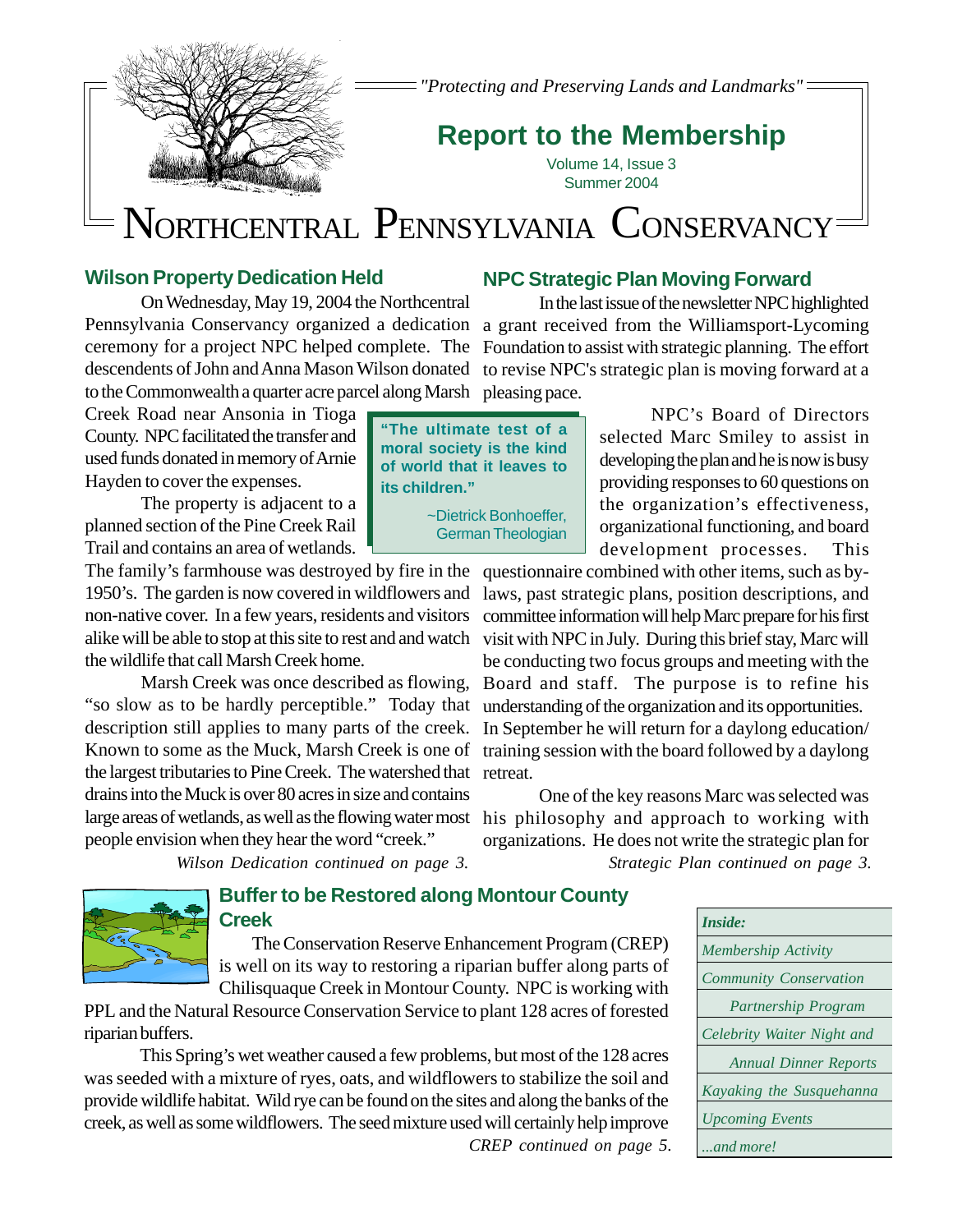# **Membership Activity from 3/1/2004 through 6/7/2004**

Please take note of our **CORPORATE MEMBERS** who have shown they care about the future of our communities with their corporate membership, and show YOUR support to them.

**Osprey (\$1,000-1,999)** PPL Corporation/ Montour Preserve

**Osprey (\$1,000-1,999)** Montour Oil Service Company

### **American Kestrel (\$500-749)** Citizens & Northern Bank Girton Manufacturing Co. Keystone Forging Co. Wayne Twp. Landfill CCSWA

**Bobcat (\$1,000-4,999)** George & Shirley Durrwachter Joanne Fisher

# **Black Bear (\$500-999)**

Tom Corbett Donald & Ann Alsted William B. Heffner III Ray & Shelly Mattie

### **White-tailed Deer (\$250-499)**



Whistle Pig Fishing Club J. Robert & Nancy Bower Martin & Jean Doughty Jerry & Joy Walls Charles & Jane Darrow Linda Schramm Richard & Susan Sprout Dr. Marshall Welch

### **Black Cherry (\$100-249)**

Mr. & Mrs. Seth Keller David & Sally Craig Thomas & Laurie Burkholder Stephen & Stephanie Budman Dr. & Mrs. Robert Burns Bob & Nell Carnein Kay Crisanti Doug & Frani Doherty James A. Ely/James A. Ely Insurance Agency Inc. James Geurts Harvey & Anne Katz James P. Lazorka Edward & Judith Lyon Robert & Virginia MacIndoe Paul Millinghausen C. Edward S. Mitchell David Napoli, M.D. Peter & Linda Schultz & Family R. Bruce & Jeane Smay Judith E. Styrcula Chalmer & Ruth Ann Van Horn Mr. & Mrs. H. W. Wieder Mrs. William F. Williams

### **Small Business (\$100-499)** Pennsylvania Bureau of Forestry (Tiadaghton) Yoas Services Inc. Lamar Advertising Bob Chuck & Rich Roan Inc. Central PA Auto Auction Inc. Clinton Co. Economic Partnership Mericle Commercial Real Estate Staiman Brothers Inc. Webb's Super-Gro Products Inc. Wheeland Lumber Co. Inc.

**Red Oak (\$50-99)** Joseph H. Radley Lloyd Forcey Rich & Alice Trowbridge Ronald & Martina Johnson Stephen E. Jaquith Henry F. Hartmann Jr. Susan Joshi Ms. Idell Ludwig Jack & Joann Rishel Herman & Rita Bocher Jessica M. Abernathy Andrew Bamford Patty L. Bowman Esq. Peter & Christie Brooks Jonathan & Sally Butterfield Michael Casale Jack & Michele Davidson Rebecca Davis Dr. & Mrs. Herbert A. Ecker Sr. Daniel Glunk & Margrit Shoemaker William & Kelly Hastings Skip Heller Charles & Fay Lindrooth William Logue T. Jug & Mary Jo McKeever Honorable Malcolm Muir Michael P. O'Brien Pete & Deb Purcaro James & Evelyn Reeder Darrel & Elaine Reibson Carl W. Schlappi Alex & Tracie Witter Charles R. Woltz

### **Sugar Maple (\$35-49)**

Wayne Laubscher Warren R. & Mary Lou Baldys Anthony C. Ferraro Gladys Lewis Don & Jean O'Brien Tom & Marsha Person & family Dan & Patti Alters Larry R. Bason VMD Mike & Donna Bastian Dale E. & Harriet J. Cooper

Katherine Durrwachter Donald Gephart Jr. Bonita E. Hannis Dr. & Mrs. Ira G. Masemore Bob & Donna McCoy Joseph R. Musto George E. Rizzo & Family David L. Shollenberger James Temple John & Carol Wagner Margaret Wettling Harold & Beulah Yerk

### **White Pine (\$25-34)**

Mr. Raymond Chernikovich Mr. & Mrs. William R. Bailey Bear Hollow Rod & Gun Club Molly Costello Daly Frederick S. Crafts Jay Wilkinson/ Eagles Mere Village Inc. Donald Faulkner Richard C. Gleockler David J. Gregg Mr. Steele Hahn Rep. & Mrs. Mike Hanna Karl A. Herzog Mr. & Mrs. Frank Lundy Mike & Betzi Lyon/ Lyon Camping & Supply Mark Newruck/ Mountain Graphics Ed & Tink Reish Sandy Rife Becky Sanguedolce Conrad Schlesinger

Steve Stroman Susquehanna Longbeards NWTF Edwin & Merlene Young Chris Young Merrill J. & Dorothy F. Dodge Pamela Gass Jack Kramer Mark Shuman

**General Contributions** Anne Brovey

**Donation to Alfred & Helen Buck Land Acquisition Fund** Alfred Buck

### **In-Kind Gifts**

**Fund** 

Blair Brothers Goldsmiths DiSalvo's Pasta Products Northcentral Digital Services Slate Run Tackle Shop

**Memorial Contributions** In memory of *Arnold Hayden* from the Arnold Hayden Memorial

In Memory of *Robert B. Waldeisen* and *Clarence "Scott" Wilhelm* by Mr. & Mrs. Henry Perciballi

**Annual Appeal Gifts** Ron Butler Michael & Mary Wolf

○○○○○○○○○○○○○○○○ ○○○○○○○○○ **New Board Members, Officers Elected**

During the business portion of the Annual Dinner four people were elected to three-year terms on the Board of Directors. Three are new faces to the board: Alex Witter, Matt Cramer and Gail Zimmerman. Sue Sprout currently serves on the board and was re-elected to another term. George Durrwachter, who had served on the board before, will return for another term as well.

At its first meeting after the election, the Board elected officers for the current year: George Durrwachter, Chairman; John Best, Vice Chairman; Rich Schluter, Secretary; Christine Sleboda, Treasurer. In addition, the Board appointed Matthew Cramer to the position of Assistant Treasurer. Board members appointed to serve on the Executive Committee with the officers include: Jay Alexander, Les Noelk and Sue Sprout.

Congratulations to all of our newly elected and re-elected board members and officers. NPC is deeply grateful for these individuals' willingness to voluntarily serve NPC in such a selfless manner.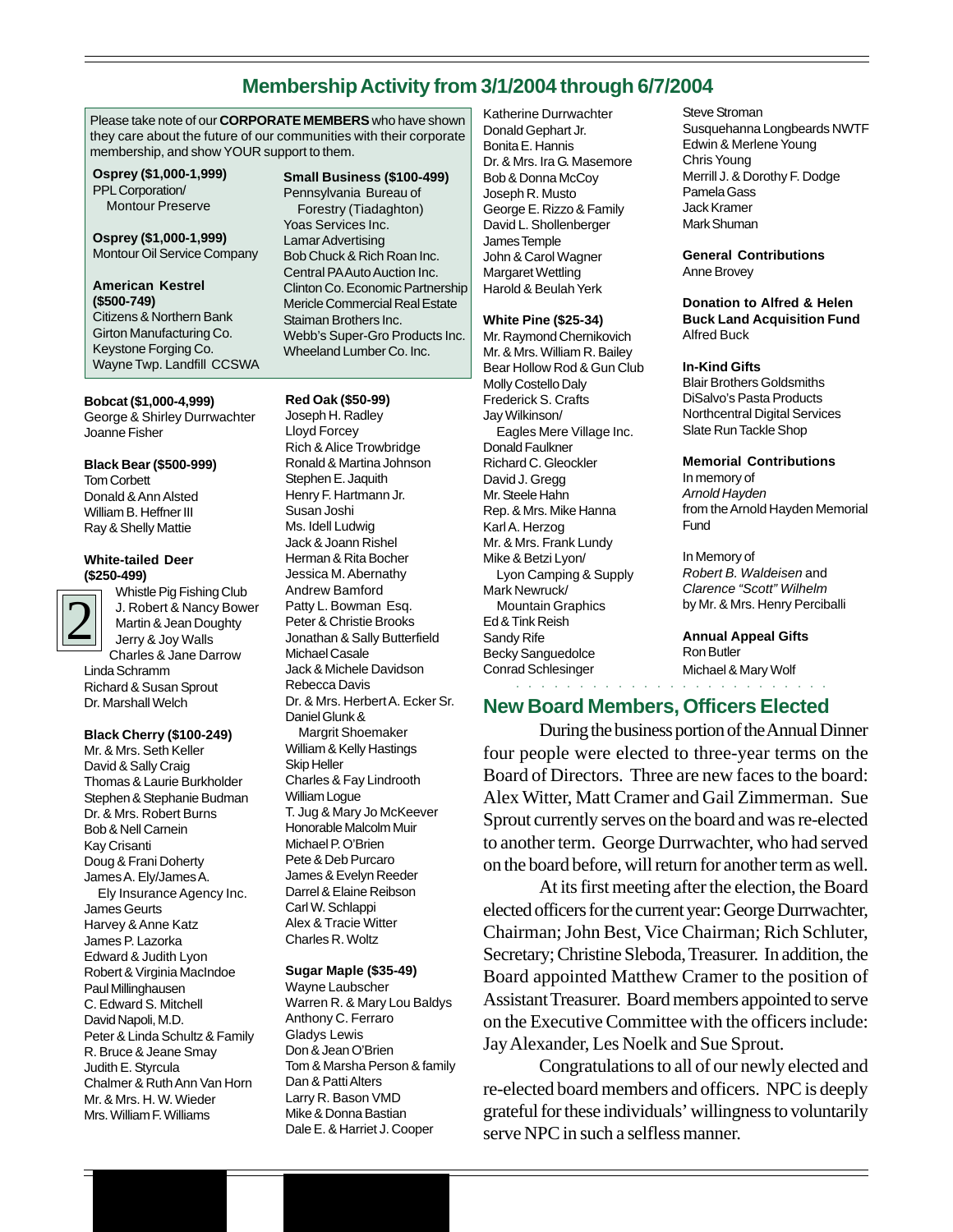# **Community Conservation Partnership Program**

Just a reminder that the Department of Conservation and Natural Resources Community Conservation Partnership Program's (C2P2) application period opens in July. Communities and non-profits who are working on recreation or trail projects should obtain an application packet and plan to attend the July workshop on how to apply.

Don't forget if the project is an implementation project from the *Lower West Branch Susquehanna River Conservation Plan*, you should contact Reneé Carey, at 570-323-6222 or email rcarey@npcweb.org. Projects resulting from River Conservation Plans where the river segment has been listed on the Pennsylvania River Registry are eligible for funding through the River Conservation Program. More information can be found at www.dcnr.state.pa.us.

the group, or tell them what to do. Instead, he teaches the organization how to identify and address its needs. He understands that at some point, he goes away and the organization needs to function on its own. *Strategic Plan continued from cover.*

To quote his website at www.marcsmiley.com, "Nonprofit organizations live and breathe on the effectiveness of their people. While people have time to give, they don't have time to waste…. Well-developed committees and committed advisors support effective boards of directors while giving people several options for their participation….Using people's time well also requires thoughtful planning. Effective organizations develop clear plans that define where they want to go, and how they expect to get there. The plans possess both vision and detail, serving as a compelling prospectus for action. Most importantly, these plans are developed in a way that builds strong teams and committed involvement."

Another key to selecting Marc is his experience. In addition to working as the Executive Director of a land trust for five years, he is currently serving on a board of directors and has presented at the past ten Land Trust Alliance conferences as well as the National Trust for Historic Preservation, the American Bar Association's conferences, and the National Urban Forestry conferences. More information will be in the next issue of the newsletter!

At one time the Marsh Creek valley floor was covered with forests and wetlands, but this changed during Pennsylvania's lumbering era. The forests were harvested to feed the sawmills in the area and to provide logs for mills down Pine Creek and points farther south. In the 1890s the trees were gone and farms sprung up. Commercial celery and lettuce production began, assisted in part by the rail line running through the valley floor. Production for these crops began to drop off in the 1910s and 1920s and other crops took over. *Wilson Dedication continued from cover.*

Today the Muck has few farms left. Some of the farms have been subdivided into residential homes and camps. The Department of Conservation and Natural Resources is in the process of designing a trail for the rail bed which will link Ansonia and the Pine Creek valley with Wellsboro Junction.

Jerry Wilson, one of John and Anna's sons, explained at the dedication that this property was once part of his grandmother's farm. Jerry's brother Leroy pointed out the patch where corn and potatoes once grew, and siblings spent summer days hoeing the rows. The family talked about how the Muck has changed.

Arnie's wife Helen asked their son Jim to say a few words. Jim explained the importance of the habitat in the Muck. Arnie was a biologist with

the Pennsylvania Game Commission and took his sons to Marsh Creek frequently. The family was pleased that donations made in memory of Arnie could help accomplish this project.

Thank you to Wilson's descendents, Tioga State Forest personnel, Arnie Hayden's friends and family, and members of the Northcentral Pennsylvania Conservancy. It took all four groups to complete this project, and this is a great example of how NPC works to unite common goals to achieve lasting results.



# **River Conservation Plan Survey in Progress**

The PA Environmental Council is busy conducting

interviews in the Middle West Branch River corridor. A questionnaire has been mailed out to residents and property owners in the corridor to assist in understanding the local communities' views and opinions. The NPC newsletter and website will contain updates as the plan progresses.

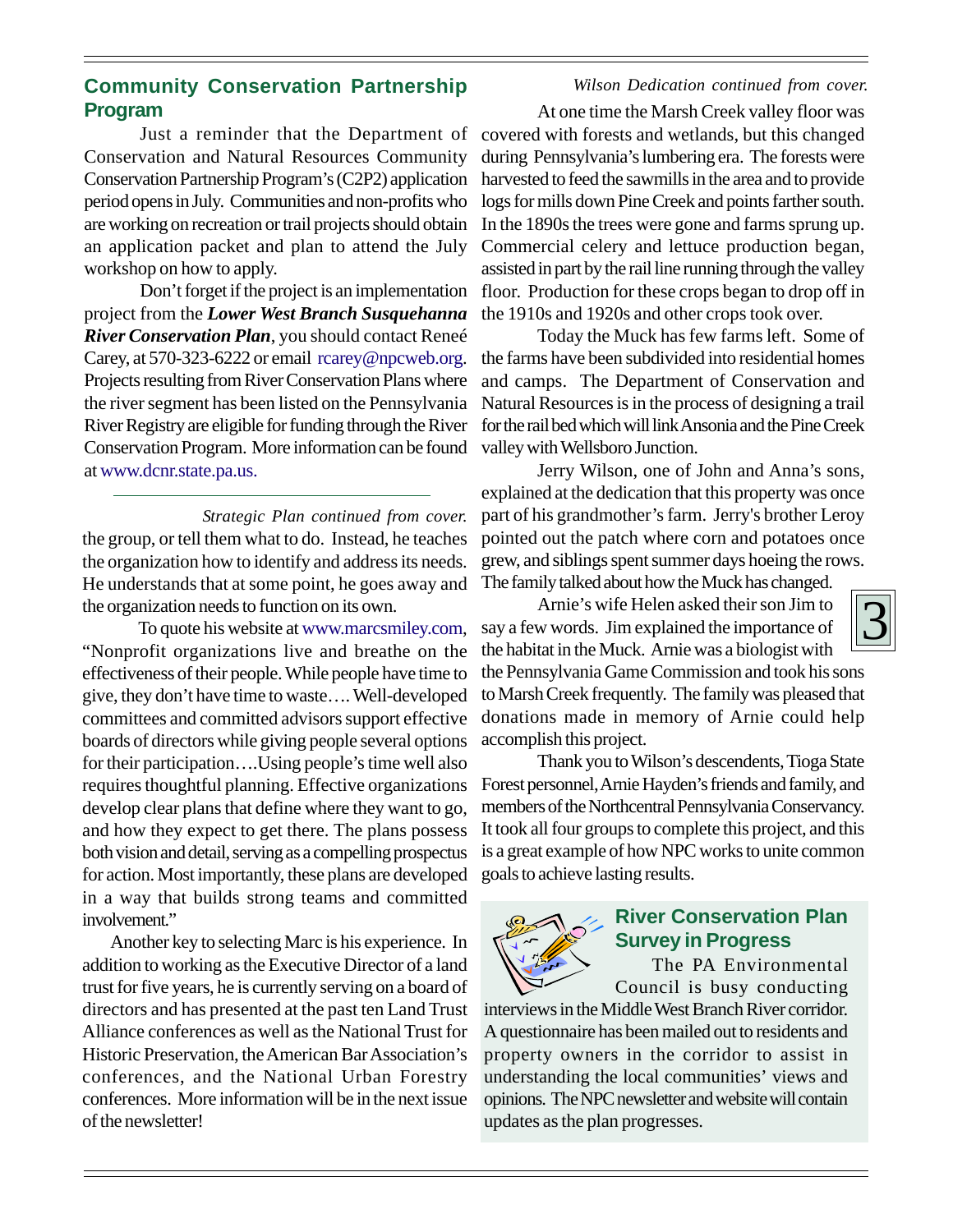# **Annual Dinner and Silent Auction Raise Money for Conservation**

Members and friends of NPC gathered at DiSalvo's Restaurant on May 4, 2004 to celebrate another year of conservation in northcentral Pennsylvania. It was another wonderful event!

New to the dinner this year was a silent auction, featuring products and services donated by NPC supporters. The auction was a great success. We are extremely thankful for all those who donated items and those who bid on the items. We thank the following businesses and organizations for their donations:

Marc Lewis M&T Bank George & Shirley Durrwachter Parsons Hot Glass Studio William & Kimberly Van Campen PPL Corporation/

 Montour Preserve Carved Rocks by



 Bobby Maguire Susan Sprout Ron Beach/Wildlife 'N Nature Studio Wayne Township Landfill/ **CCSWA** 

Woolrich, Inc.

Montour Oil Service Company Tracie Witter Pottery Rocky Mountain Elk Foundation Pennsylvania Game Commission Leslie & Adrienne Noelk Terry Wild Studio Donald & Ann Alsted Tory Leather Co. Peters Sporting Goods Jack Rishel Equinox, Ltd. Gander Mountain **Winstraw** 

# **Stream Clean-up**

Listed below is a list of recipients of Stream Clean-up funding since the last newsletter. This program provides funding for disposal costs associated with volunteer cleanups. NPC received a Growing Greener grant to administer funding to eligible groups. Funding is still available; visit our website, or call the office for more information on how to apply.

Thanks to the following groups for organizing cleanups:

\*Black Hole Creek Watershed Association

\*Little Shamokin Creek Watershed Association

\*Muncy Creek Watershed Association \*Penns Valley Conservation Association

# **Silent Auction Winning bidders:**

Day of Fishing with George Durrwachter: *Ed Alberts, Don Alsted, John Best, Vince DiSalvo, and George Rodgers* Oakleaf & Acorn Necklace and Earring Set by Parsons Hot Glass Studio: *Kevin Drewencki* Hand-knit Italian Silk & Merino Wool Scarf by Kim Van Campen: *Shirley Knade* Ken Hunter Print: *Mark & Mary Stern* Carved Rock by Bobby Maguire (Welcome with Fern): *Brian Haas* Carved Rock by Bobby Maguire (Welcome with Bird): *Stephen Sleboda* Carved Rock by Bobby Maguire (Welcome with Red Background): *Marc Lewis* Carved Rock by Bobby Maguire (Every day is a school day): *Marc Lewis* Carved Rock by Bobby Maguire (2 Teach Is…): *Sue Best* Carved Rock by Bobby Maguire (Penn State Logo): *Joanne Fisher* Plant ID with Picnic by Sue Sprout: *Adrienne Craig* Ron Beach Print ("Winter's Glow"): *John Case* Driving Range Passes from Route 87 Driving Range: *Jay Alexander, Joe Reighard, Gary Harris* Woolrich Gift Certificate: *Jerry Walls* 100 Gallons of Home Heating Oil from Montour Oil Service Company: *Nan Young* Filet Knife Set: *Nan Young* Pottery Bowl by Tracie Witter Pottery: *Shirley Durrwachter* Big Sky Carvers Antlered Dish: *Jason Kline* Susan Bankey Yoder Print ("The Homesteader"): *Jay Alexander* Private Canoe Instructions by Marc Lewis: *Ed Alberts* Wooden Bird Feeder – *Stephen Sleboda* Loyalsock Creek Watershed Association Denim Shirt: *Kim Van Campen* Arrowheads: *Marc Lewis* Framed Photo by Terry Wild: *Mark & Mary Stern* Barbara Ertel Print ("Providing River Otters"): *Mark & Mary Stern* Tory Leather Bag: *Cheryl Redmond* Marjolein Bastin Decorative Stand: *Ann Case* Fishing PFD Vest: *Kim Van Campen* Barbeque Sets: *Jay Alexander, Joe Reighard* Stained Glass Candle Holder: *Kim Van Campen* Fleece Blanket/Maple Syrup Combo: *Nan Young* Fleece Blanket: *Beth Lazorka*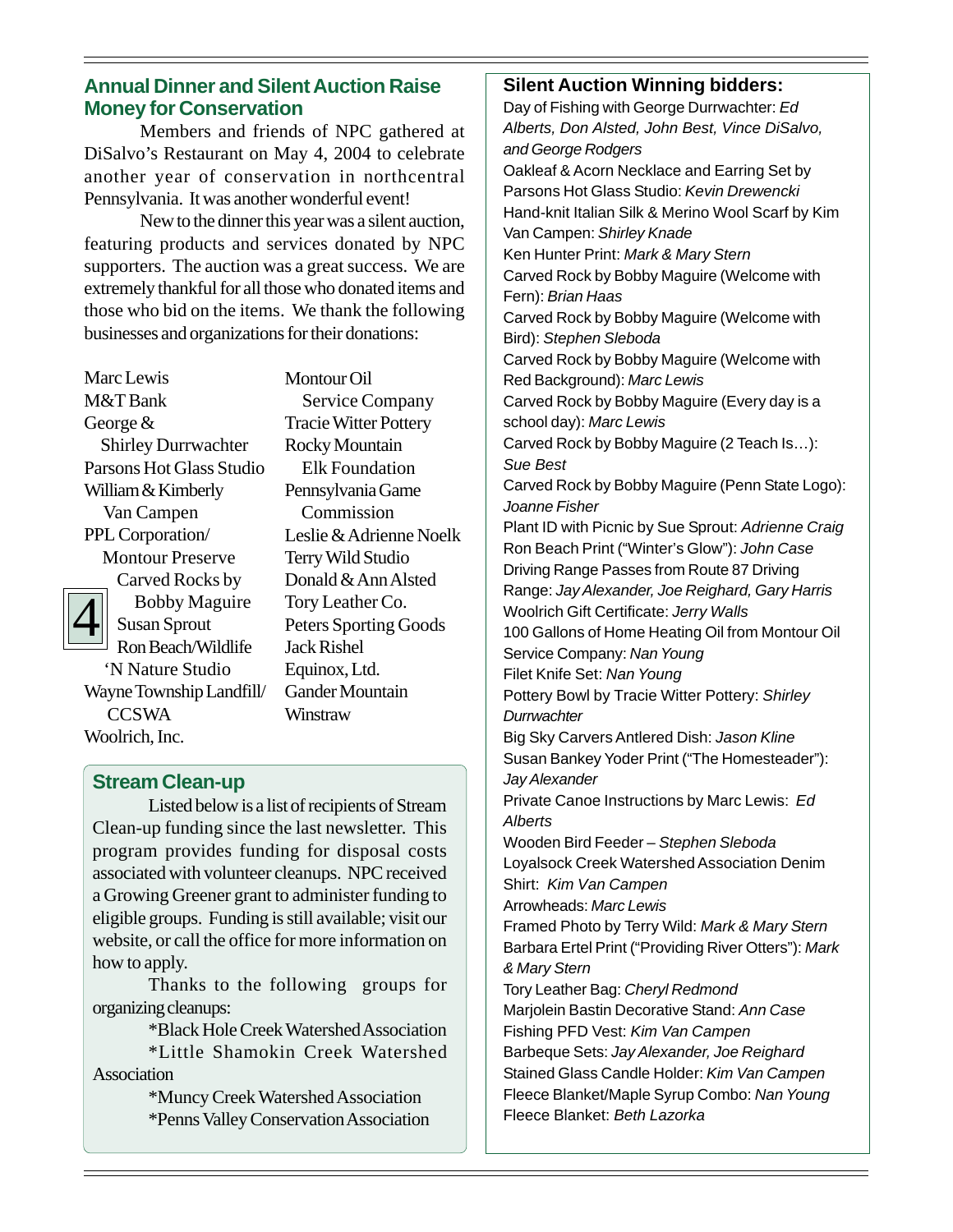

# **Kayaking the Susquehanna**

All skill levels welcome! This year we are providing an opportunity for members and others (ages 13 and

up) to learn a bit about paddling and enjoy a leisurely kayak trip down the Susquehanna to Muncy, starting in Montoursville. The trip will take place on Saturday, August 7, 2004.

Cost of the trip is \$40 which includes boat rental, life vest rental, shuttle service and expert instruction. We will team up with Canoe Susquehanna to provide rentals and instruction to those of you who want to experience the Susquehanna in a boat of your own.

For more details or registration information, contact Julie Adams at 570-323-6222 or email jadams@npcweb.org.

# **Prints Available for Sale**

Due to a generous donation by NPC members Don and Anne Alsted, we have two limited-edition, soldout prints available for sale. NPC is offering the following framed prints for sale:

"Lord of the Night" by Ron Beach

"Snow Bales" by Peter Keating

For more information on these prints, please visit our website, www.npcweb.org/artdonate.html or call 570- 323-6222. Please help us get the word out and pass this message on to them. ALL PROCEEDS from the sale of these prints will go directly to benefit NPC's conservation efforts!

*CREP continued from cover.* the site's ability to support wildlife in many shapes and sizes, as well as add to the aesthetic attractiveness of the sites.

The trees and shrubs will be planted over the next couple of years. Spreading the plantings over several seasons should improve the success of the plantings. Williams Forestry and Associates planted over 33 acres with a mixture of hardwoods, shrubs, and conifers in May. A tree list was created to provide wildlife habitat, add to the area's aesthetic value, and eventually provide a recreational and educational resource. In total, 8,625 seedlings were planted.

Plans are underway for a site visit this Fall at one of the planting sites. If you are interested in attending, please call NPC or send an e-mail message to office@npcweb.org.

# **Celebrity Waiter Night**

Gloria and Marcia Miele from the Peter Herdic House in Williamsport, once again hosted a successful fundraising evening for the Northcentral Pennsylvania Conservancy. Celebrity Waiter Night took place on Friday, March 19, 2004, and raised over \$3,400 to directly benefit NPC's conservation efforts.

Thanks to the generosity of Blair Brothers Goldsmiths, NPC raffled off a gorgeous necklace and earrings set with garnets valued at over \$750. In addition to the pieces of jewelry, we also gave away a Woolrich gift certificate courtesy of Woolrich, Inc., a sleeping bag and maple syrup courtesy of PPL Corp/Montour Preserve, and a beautiful hand-knit wool and silk scarf made by Kim Van Campen.

Many, many thanks go out to Gloria and Marcia for hosting the evening, and to the staff at the Peter Herdic House for their patience with us!

We owe special gratitude to our Celebrity Waiters for the evening, for their good-humored willingness to give of their time and energy on a Friday night. Celebrity waitstaff included:

| <b>Ed Alberts</b>    | Dr. W       |
|----------------------|-------------|
| John Best            | Jack        |
| Michael Casale       | Ernie       |
| Frank J. Concino Jr. | <b>Rick</b> |
| Laura Flynn          | Mark        |
| Richard Gahr Esq.    | Kirby       |
| Dr. Angela Haas      | Jerry       |
| Gary Hutchinson      | Mary        |
| Sarmite Judson       | Mike        |

Villiam Judson Kramer Larson **Mason** Shuman Kirby Smith Walls Mary Wolf Mike Wolf

Thanks also to Terry Wild & Friends, for their musical addition to the evening's entertainment.

# **Pine Creek Watershed Conservation Plan Moving Forward**

Work is progressing with the Pine Creek Watershed Conservation Plan. This effort is being led by the Endless Mountains RC&D, and NPC is a Steering Committee member. The Steering Committee has been working to review the questionnaires that were returned and is writing the sections of the plan that deal with historic conditions and existing conditions in the watershed. Watch for more information on upcoming meetings!